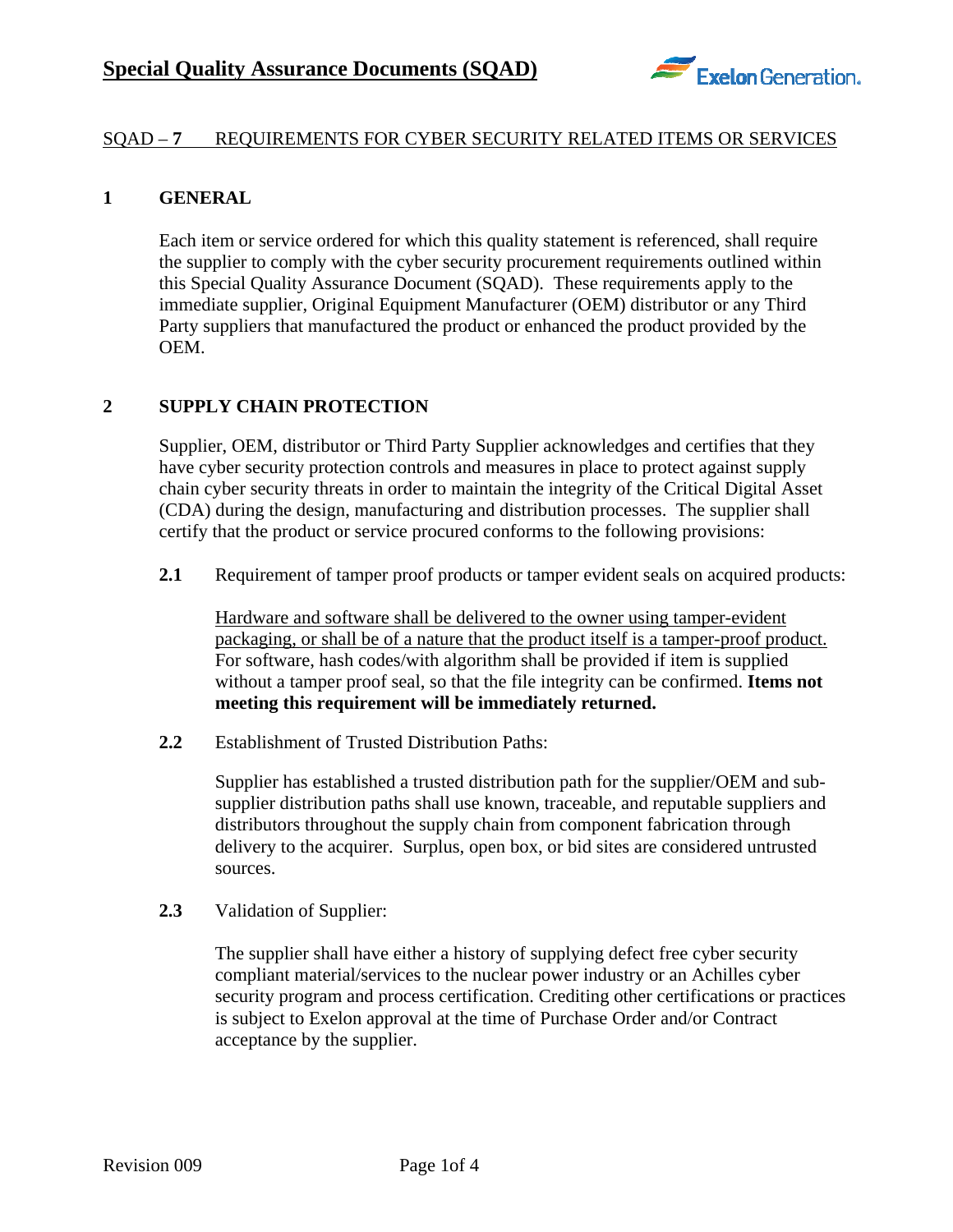### **3 RIGHT OF ACCESS**

Exelon, its agents or assignees, shall have the right to inspect and evaluate those applicable cyber security areas of Supplier or sub-tier facilities and activities at a mutually agreed time during the procurement process. Inspections, surveillances, tests or non-financial audits performed by Exelon or its agents shall in no way relieve the supplier or your sub-tiers of any responsibilities under the Purchase Order / Contract.

# **4 TRUST WORTHINESS**

The supplier certifies that the CDA being procured meets the cyber security requirements established in this document and requires that software developers employ recognized software assurance practices, quality controls and validation measures to minimize flawed or malformed software. This shall include methods to detect flawed or malicious elements in any open-source, purchased, or supplier proprietary source code used in the system being delivered.

### **5 INTEGRATION OF SECURITY CAPABILITIES**

The Supplier, OEM, distributor, and Third Party involved in the manufacture or enhancement of the CDA product shall:

- Maintain cognizance of evolving cyber security threats and vulnerabilities pertaining to hardware and software that they use or produce.
- Maintain cognizance of evolving cyber security protective strategies and security controls.
- Maintain a process of analysis to determine the impact that advancements in cyber security threats and protective strategy could have on the security, safety, and operation of the nuclear critical assets, systems, CDAs, and networks that they produce, deliver, or use.

Distributors or Third Parties in the supply chain/distribution path that do not break the OEM seal are exempt from these requirements.

# **6 DEVELOPER SECURITY TESTING**

The Supplier, OEM, distributor, or Third Party involved in the manufacture or enhancement of the product shall employ a cyber security test and evaluation plan to ensure that products are delivered to meet specified security requirements, as outlined in this document. The testing shall ensure the product is free from known vulnerabilities and malicious code at the time of design and product delivery.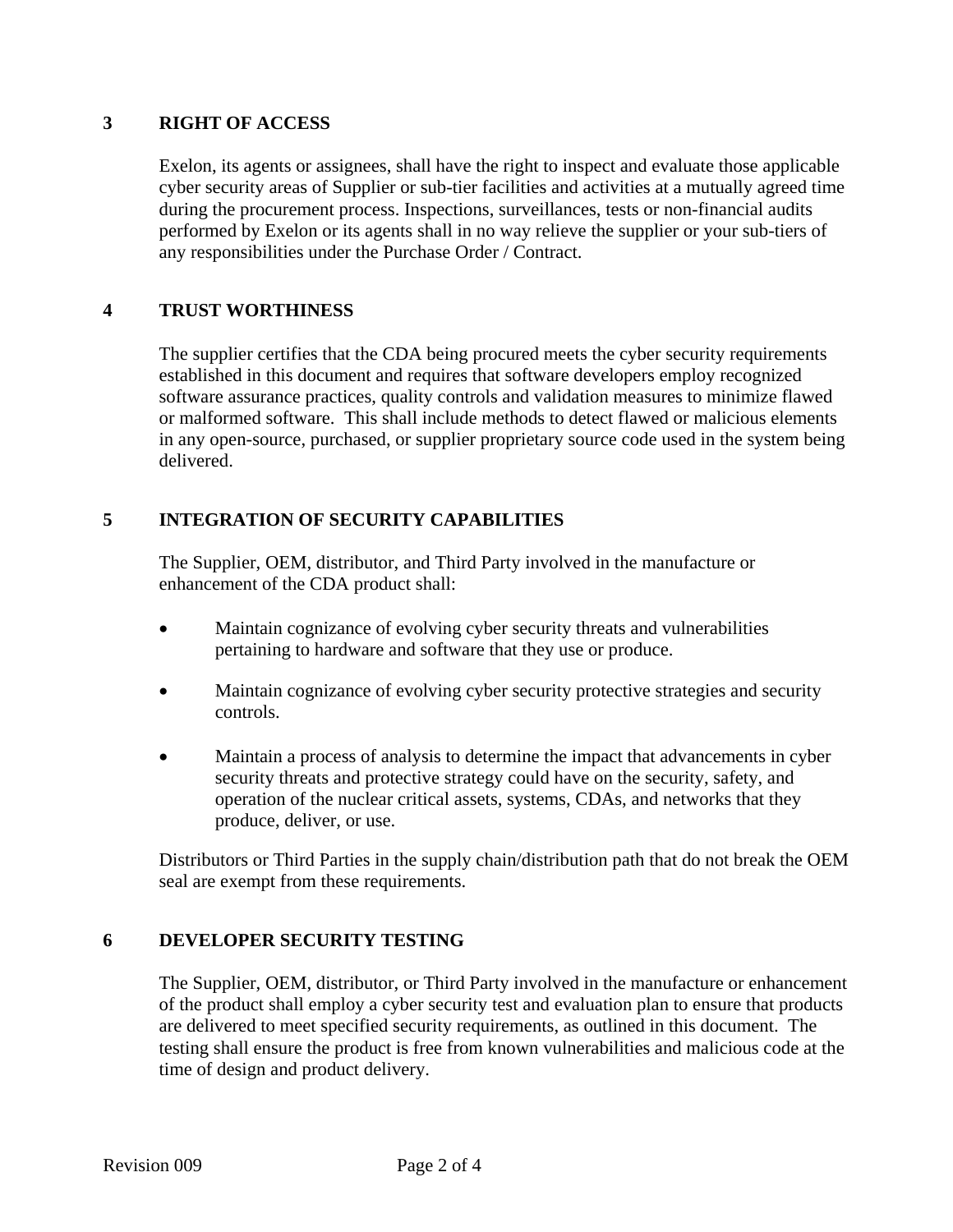# **7 PROCUREMENT OF SERVICES**

Services furnished under this Contract, at Exelon Facilities, are classified as Cyber Security Related and shall be subject to the controls of the Exelon Cyber Security Program. When providing services on critical digital assets (hardware, firmware, operating systems, or application software) at Exelon facilities, supplier agrees to abide by Exelon Cyber Security Program as follows:

- A. Contractors before being permitted access to Exelon network will be made aware of Exelon's cyber security program and must agree to abide by the relevant policies.
- B. Contractors will adhere to the following Exelon cyber security policies:
	- 1. Configuration management of the contractor's computers, to include virus protection, patch management, authentication requirements and secure Internet connections.
	- 2. Maintain secure transfer and storage of information and code while off-site.
	- 3. Duty to protect confidentiality.

### **8 CERTIFICATE OF COMPLIANCE**

Each item or service for which this quality statement is specified shall require a certification that the item or service supplied complies with Exelon procurement clause SQAD-7 requirements specified in this document. The supplier shall submit under supplier's letterhead a signed Certificate of Compliance (C of C) as described below. A statement shall be included to the effect that the OEM, distributor, or Third Party has performed all the final inspections and tests required to verify conformance of the items or services supplied. This document shall reference the Exelon Purchase Order (PO)/Contract number. When needed, a separate Certificate of Compliance shall be included from the distributor or Third Party supplier that is responsible for breaking the seal to ensure compliance with this document.